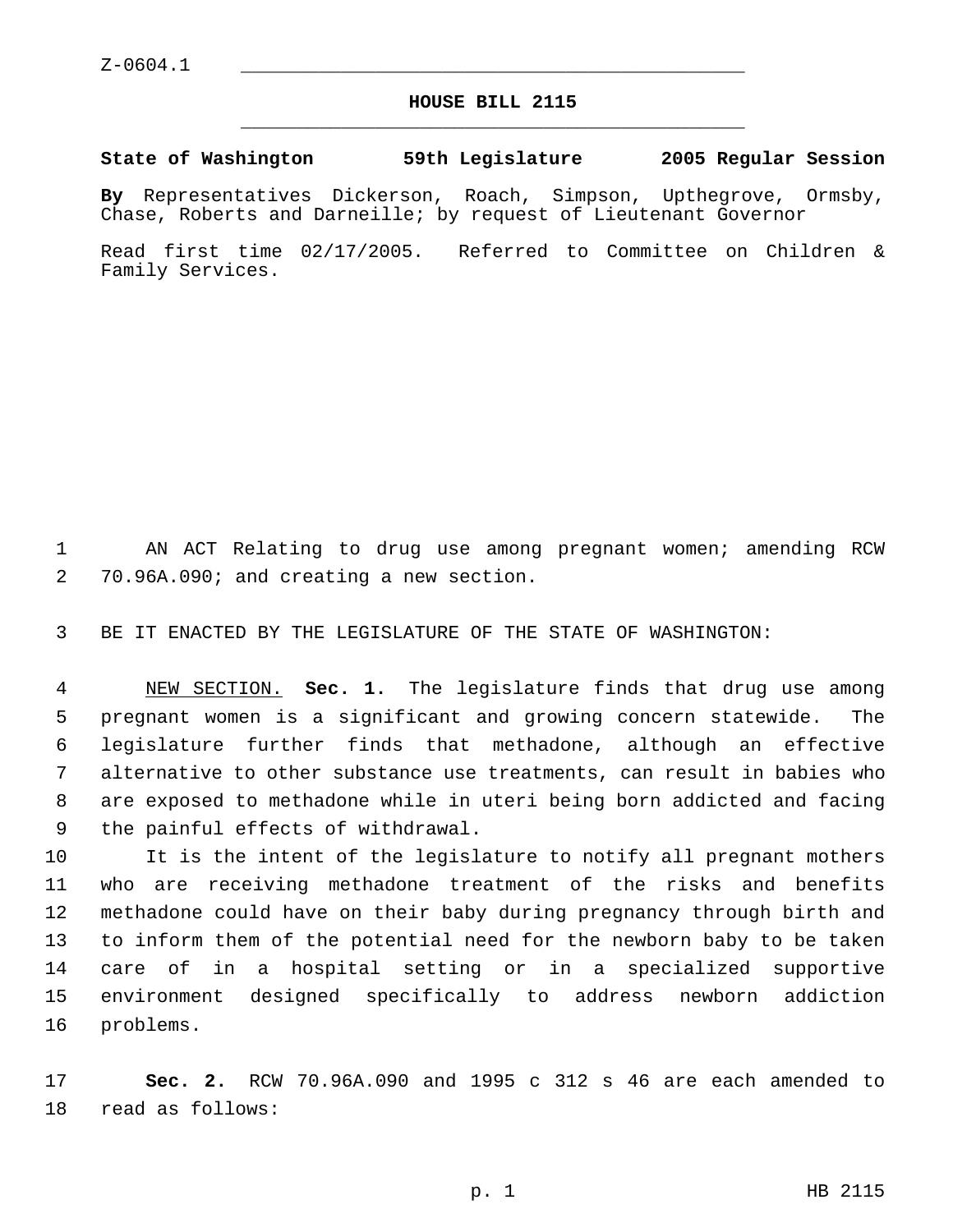(1) The department shall adopt rules establishing standards for approved treatment programs, the process for the review and inspection program applying to the department for certification as an approved treatment program, and fixing the fees to be charged by the department for the required inspections. The standards may concern the health standards to be met and standards of services and treatment to be afforded patients.

 (2) The department may suspend, revoke, limit, restrict, or modify an approval, or refuse to grant approval, for failure to meet the provisions of this chapter, or the standards adopted under this chapter. RCW 43.20A.205 governs notice of a license denial, revocation, suspension, or modification and provides the right to an adjudicative proceeding.

 (3) No treatment program may advertise or represent itself as an approved treatment program if approval has not been granted, has been denied, suspended, revoked, or canceled.

 (4) Certification as an approved treatment program is effective for one calendar year from the date of issuance of the certificate. The certification shall specify the types of services provided by the approved treatment program that meet the standards adopted under this chapter. Renewal of certification shall be made in accordance with this section for initial approval and in accordance with the standards set forth in rules adopted by the secretary.

 (5) Approved treatment programs shall not provide alcoholism or other drug addiction treatment services for which the approved treatment program has not been certified. Approved treatment programs may provide services for which approval has been sought and is pending, if approval for the services has not been previously revoked or denied.

 (6) The department periodically shall inspect approved public and private treatment programs at reasonable times and in a reasonable manner.

 (7) The department shall maintain and periodically publish a current list of approved treatment programs.

 (8) Each approved treatment program shall file with the department on request, data, statistics, schedules, and information the department reasonably requires. An approved treatment program that without good cause fails to furnish any data, statistics, schedules, or information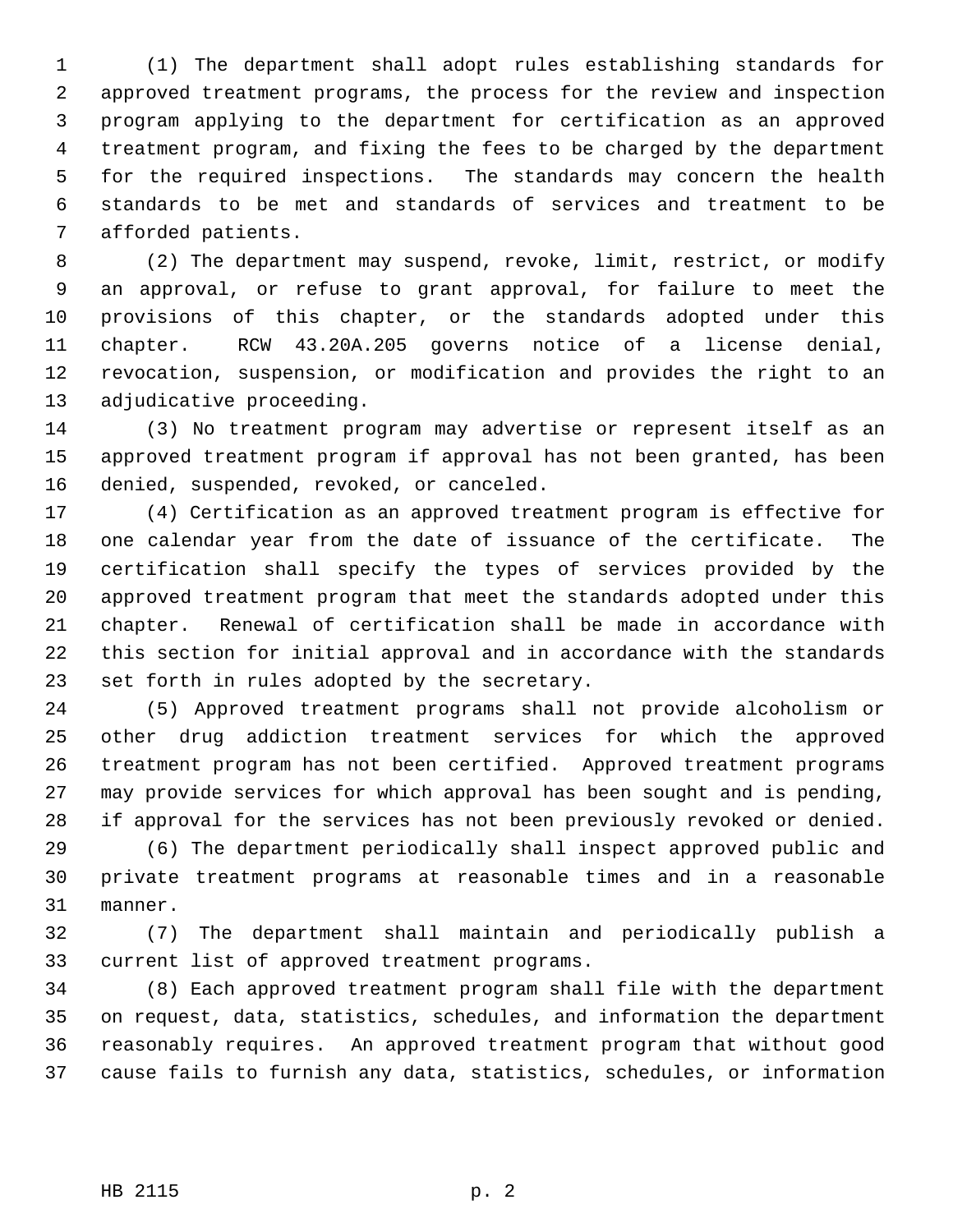as requested, or files fraudulent returns thereof, may be removed from the list of approved treatment programs, and its certification revoked or suspended.

 (9) The department shall use the data provided in subsection (8) of this section to evaluate each program that admits children to inpatient treatment upon application of their parents. The evaluation shall be done at least once every twelve months. In addition, the department shall randomly select and review the information on individual children who are admitted on application of the child's parent for the purpose of determining whether the child was appropriately placed into treatment based on an objective evaluation of the child's condition and the outcome of the child's treatment.

 (10) Upon petition of the department and after a hearing held upon reasonable notice to the facility, the superior court may issue a warrant to an officer or employee of the department authorizing him or her to enter and inspect at reasonable times, and examine the books and accounts of, any approved public or private treatment program refusing to consent to inspection or examination by the department or which the department has reasonable cause to believe is operating in violation of this chapter.

 (11)(a) All approved opiate substitution treatment programs that provide services to women who are pregnant are required to disseminate up-to-date and accurate health education information to all their pregnant clients concerning the possible addiction and health risks that their opiate substitution treatment may have on their baby. All pregnant clients must also be advised of the risks to both them and 27 their baby associated with not remaining on the opiate substitute program. The information must be provided to these clients both verbally and in writing. The health education information provided to the pregnant clients must include referral options for the addicted baby.

 (b) The department shall adopt rules that require all opiate treatment programs to educate all pregnant women in their program on 34 the benefits and risks of methadone treatment to their fetus before they are provided these medications, as part of their addiction treatment. The department shall meet the requirements under this subsection within the appropriations provided for opiate treatment